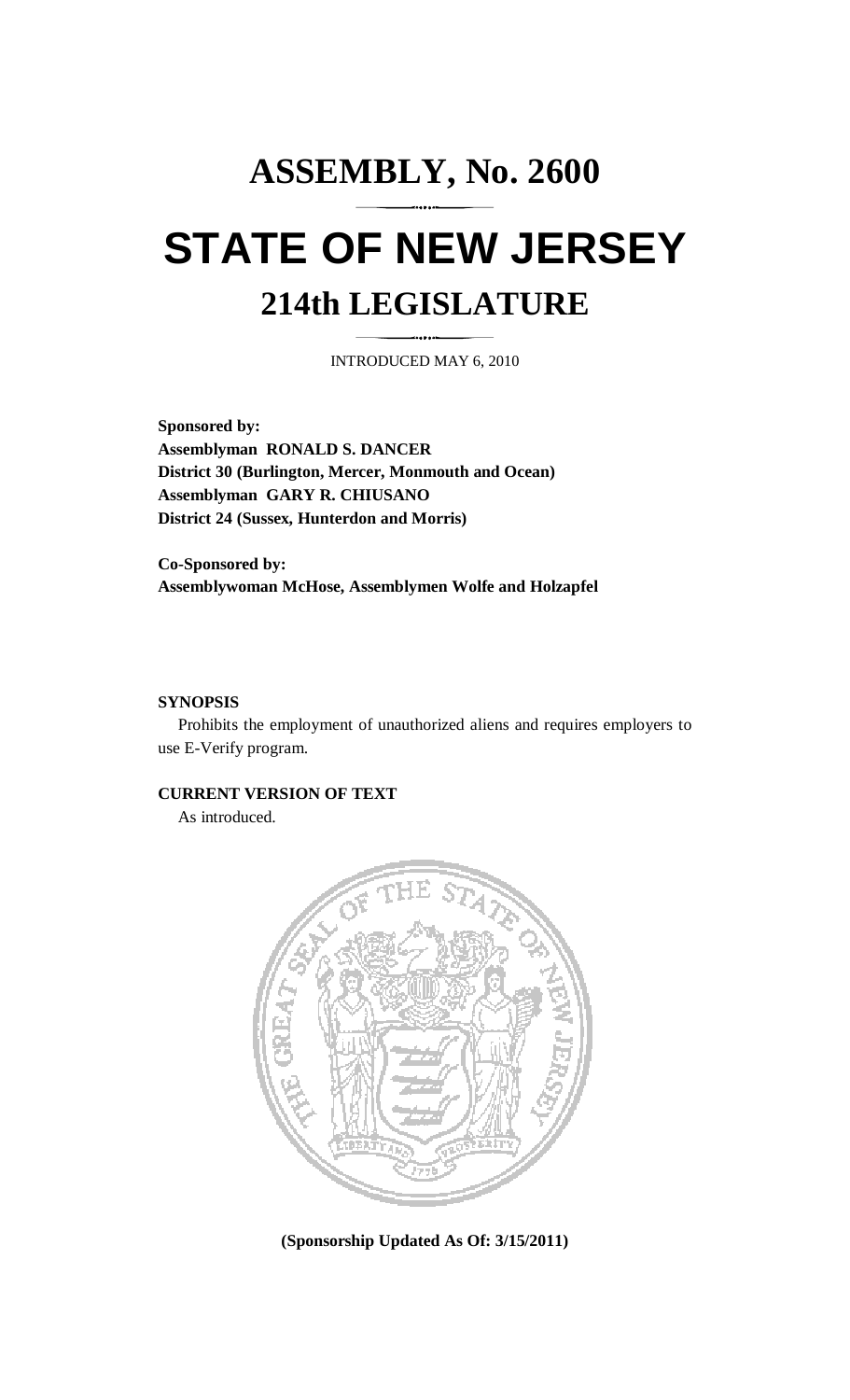# **A2600** DANCER, CHIUSANO

2

1 **AN ACT** concerning the employment of unauthorized aliens and 2 supplementing Title 34 of the Revised Statutes. 3 4 **BE IT ENACTED** *by the Senate and General Assembly of the State*  5 *of New Jersey:* 6 7 1. As used in this act: 8 "Agency" means any agency, department, board or commission 9 of this State, or of any political subdivisions of this State, that 10 issues a license for purposes of operating a business in this State. 11 "Commissioner" means the Commissioner of the Department of 12 Labor and Workforce Development 13 "E-Verify program" means the electronic verification of work 14 authorization program of the Illegal Immigration Reform and 15 Immigration Responsibility Act of 1996, Pub.L. 104-208 (8 U.S.C. 16 s.1324a), jointly operated by the United States Department of 17 Homeland Security and the Social Security Administration or its 18 successor program. 19 "Employee" means any individual who is employed by an 20 employer. 21 "Employer" means any individual or entity that transacts 22 business in this State that employs one or more individuals who 23 perform employment services in this State. "Employer" includes the 24 State, any political subdivision of this State and self-employed 25 persons. 26 "Intentionally" means, with respect to a result or to conduct 27 described in this act, that a person's objective is to cause that result 28 or to engage in that conduct. 29 "Knowingly employ an unauthorized alien" means those actions 30 described in 8 U.S.C. s.1324a. This term shall be interpreted 31 consistently with 8 U.S.C. s.1324a and any applicable federal rules 32 and regulations. 33 "License" means any agency permit, certificate, approval, 34 registration, charter or similar form of authorization that is required 35 by law and that is issued by any agency for the purposes of 36 operating a business in this State, and additionally includes, but is 37 not limited to: 38 (1) A certificate of incorporation pursuant to N.J.S.14A:2-1 et 39 seq. 40 (2) A certificate of authority pursuant to N.J.S.14A:13-1 et seq. 41 (3) A statement of qualification or a statement of foreign 42 qualification pursuant to P.L.2000, c.161 (C.42:1A-47 et seq.) 43 (4) A certificate of limited partnership or a certificate of 44 authority pursuant to P.L.1983, c.489 (C.42:2A-14 et seq.) 45 (5) A certificate of formation pursuant to P.L.1993, c.210 46 (C.42:2B-1 et seq.)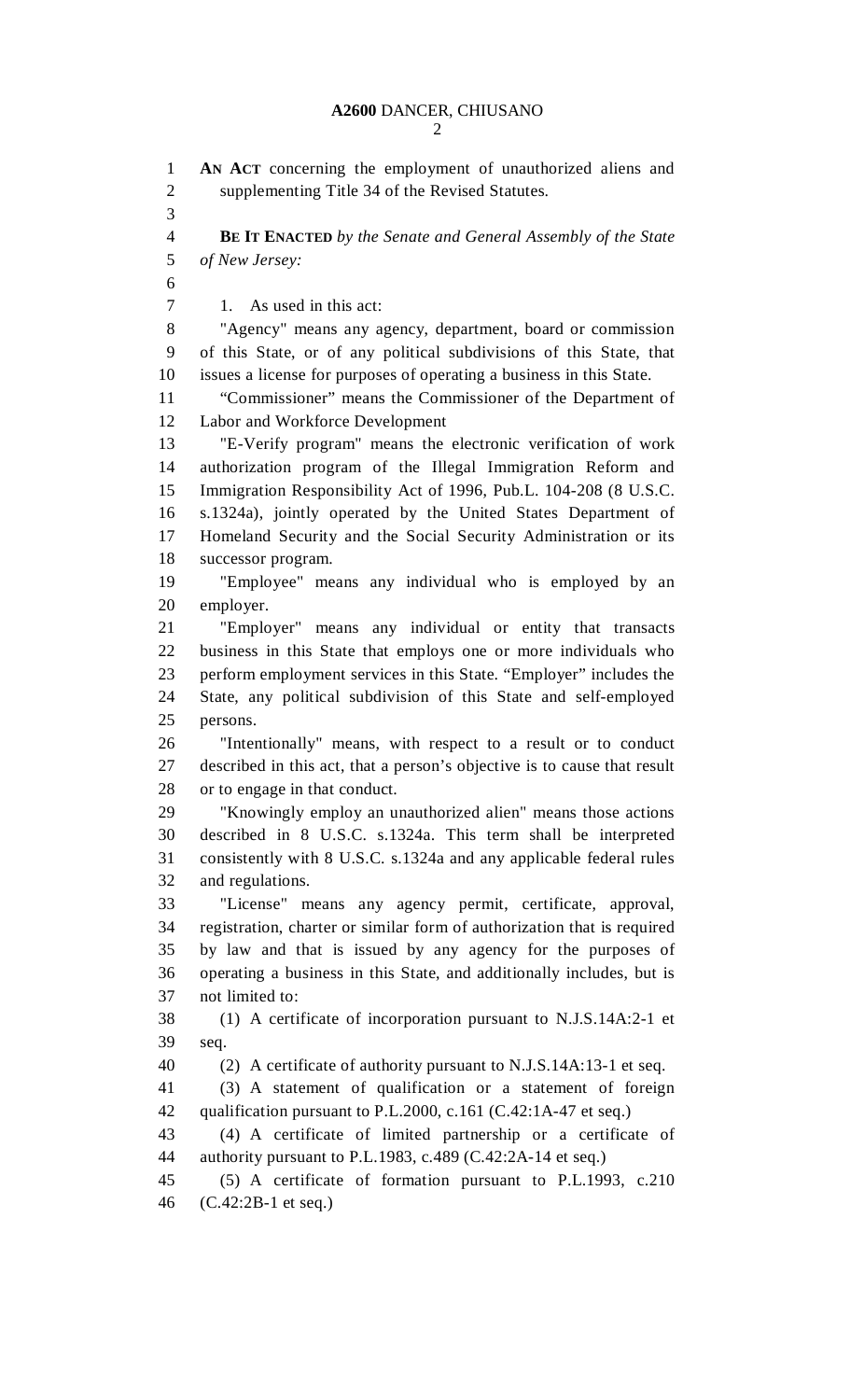3

1 "Unauthorized alien" means an alien who does not have the legal 2 right or authorization under federal law to work in the United States 3 as described in 8 U.S.C. s.1324a(h)(3).

4

5 2. a. After December 31, 2010, all employers, who employ 6 100 or more employees, shall verify the employment eligibility of 7 all new employees through the E-Verify program.

8 b. After December 31 2011, all employers, who employ less 9 than 100 employees, shall verify the employment eligibility of all 10 new employees through the E-Verify program.

11

12 3. a. The commissioner shall develop a Statewide random 13 auditing program to inspect private employers for compliance with 14 section 2 of this act.

15 b. Upon receipt of a written and signed complaint against an 16 employer, or upon an investigation initiated by the commissioner 17 for good cause, if the commissioner finds reasonable grounds exist 18 that an employer allegedly violated section 2, the commissioner 19 shall institute an investigation of the alleged violation.

20 c. Upon a finding of an occurrence involving a violation after a 21 random audit pursuant to subsection a., or after an investigation 22 pursuant to subsection b., the employer shall be assessed a civil 23 penalty of not less than one hundred dollars and not more than one 24 thousand dollars for each violation. For a first occurrence involving 25 a violation of section 2, if, upon notification by the commissioner of 26 a violation, the employer complies within seventy-two hours, the 27 employer shall not be assessed a penalty. Any subsequent 28 occurrence involving a violation of section 2 by the employer shall 29 result in the assessment of a civil penalty by the commissioner. 30 However, if the employer has not committed a violation of section 2 31 within the previous five years, a subsequent occurrence shall be 32 treated as a first occurrence.

33

34 4. An employer shall not intentionally employ an unauthorized 35 alien or knowingly employ an unauthorized alien.

36

37 5. a. On receipt of a complaint that an employer allegedly 38 intentionally employs an unauthorized alien or knowingly employs 39 an unauthorized alien, the Attorney General or county prosecutor 40 shall investigate whether the employer has violated subsection a. of 41 this section. When investigating a complaint, the Attorney General 42 or county prosecutor shall verify the work authorization of the 43 alleged unauthorized alien with the federal government pursuant to 44 8 U.S.C. s.1373(c). A state, county or local official shall not attempt 45 to independently make a final determination as to whether an alien 46 is authorized to work in the United States. An alien's immigration 47 status or work authorization status shall be verified with the federal 48 government pursuant to 8 U.S.C. s.1373(c).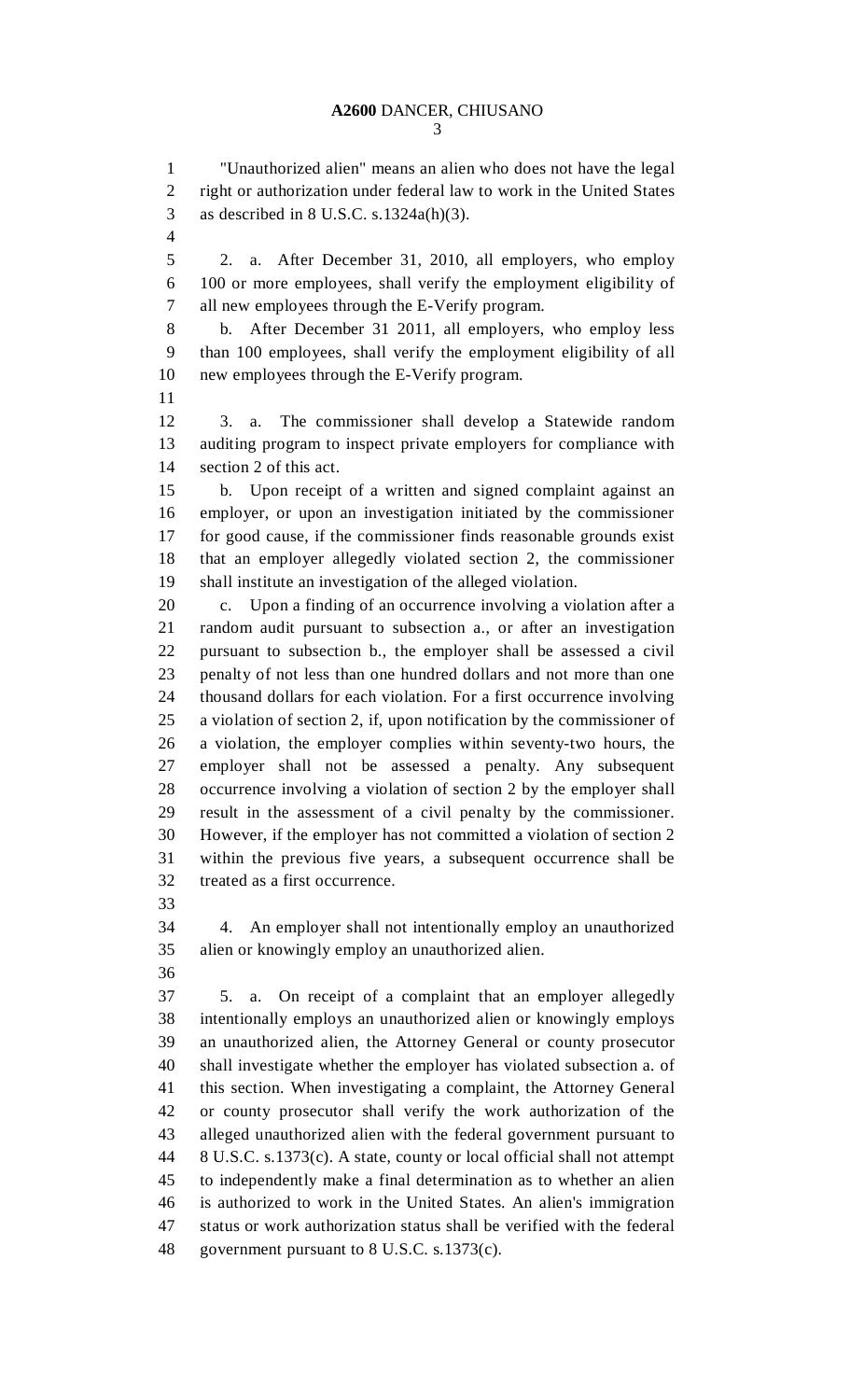## **A2600** DANCER, CHIUSANO

1 b. If, after an investigation, the Attorney General or county 2 prosecutor determines that the complaint is not frivolous: 3 (1) The Attorney General or county prosecutor shall notify the 4 United States Immigration and Customs Enforcement of the 5 unauthorized alien; 6 (2) The Attorney General or county prosecutor shall notify the 7 local law enforcement agency of the unauthorized alien; and 8 (3) The Attorney General shall notify the appropriate county 9 prosecutor to bring an action pursuant to section 4 of this act if the 10 complaint was originally filed with the Attorney General. 11 12 6. a. An action for a violation of section 4 of this act shall be 13 brought against the employer by the county prosecutor in the county 14 where the unauthorized alien employee is employed. The county 15 prosecutor shall not bring an action against any employer for any 16 violation of section 4 that occurs before January 1, 2011. A second 17 violation shall be based only on an unauthorized alien who is 18 employed by the employer after an action has been brought for a 19 previous violation of section 4. 20 b. For any action in Superior Court under this act, the court 21 shall expedite the action, including assigning the hearing at the 22 earliest practicable date. 23 24 7. On a finding of a violation of section 4 of this act: 25 a. For a first violation during a three year period that is a 26 knowing violation the court: 27 (1) Shall order the employer to terminate the employment of all 28 unauthorized aliens. 29 (2) Shall order the employer to be subject to a three year 30 probationary period. During the probationary period the employer 31 shall file quarterly reports with the county prosecutor of each new 32 employee who is hired by the employer at the specific location 33 where the unauthorized alien performed work. 34 (3) Shall order the employer to file a signed sworn affidavit with 35 the county prosecutor within three business days after the order is 36 issued. The affidavit shall state that the employer has terminated the 37 employment of all unauthorized aliens and that the employer will 38 not intentionally or knowingly employ an unauthorized alien. The 39 court shall order the appropriate agencies to suspend all licenses 40 subject to this paragraph (3) that are held by the employer if the 41 employer fails to file a signed sworn affidavit with the county 42 prosecutor within three business days after the order is issued. All 43 licenses that are suspended under this paragraph (3) shall remain 44 suspended until the employer files a signed sworn affidavit with the 45 county prosecutor. Notwithstanding any other law, on filing of the 46 affidavit, the suspended licenses shall be reinstated immediately by 47 the appropriate agencies. For the purposes of this paragraph (3), the 48 licenses that are subject to suspension under this paragraph (3) are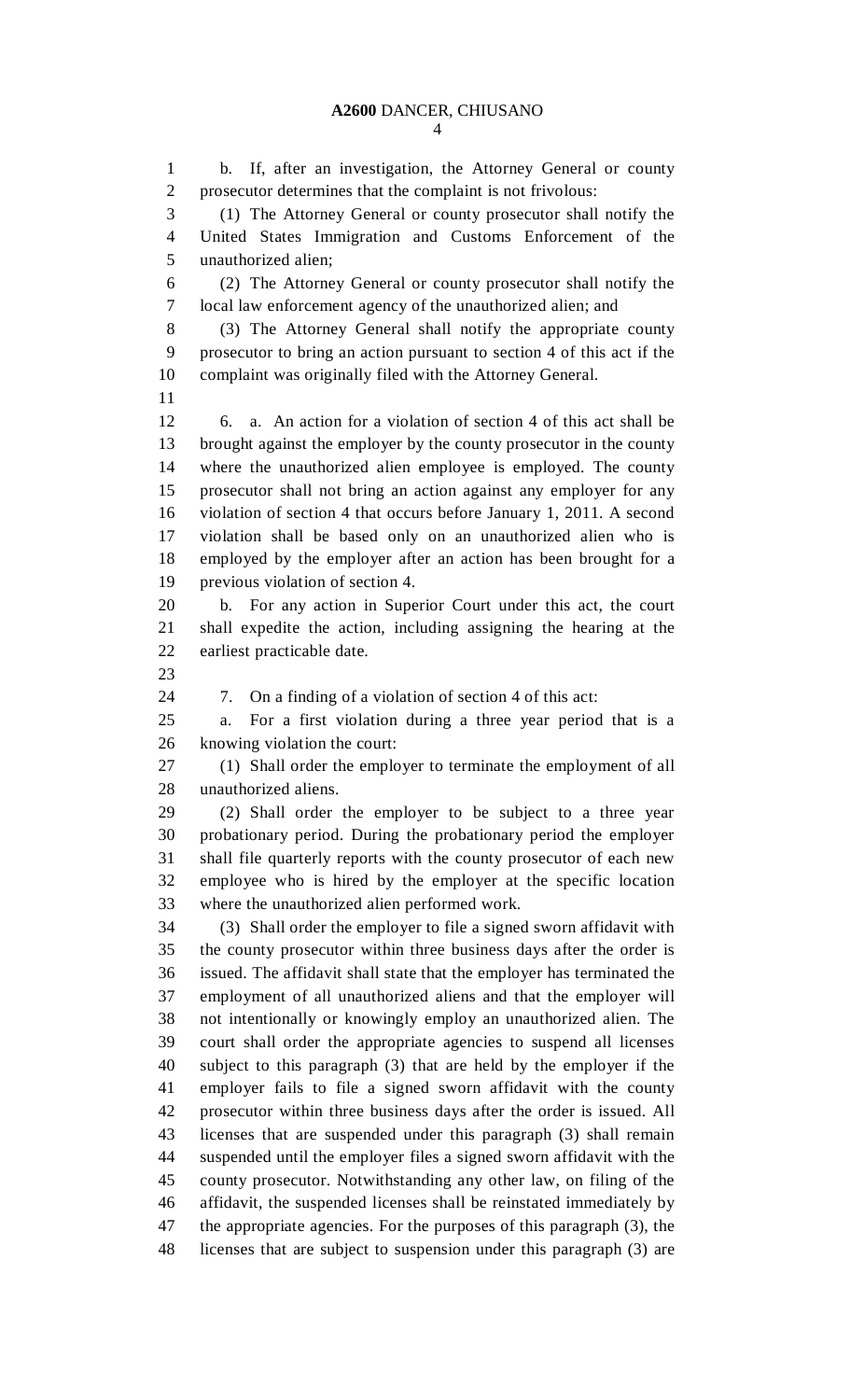#### **A2600** DANCER, CHIUSANO

5

1 all licenses that are held by the employer and that are necessary to 2 operate the employer's business at the employer's business location 3 where the unauthorized alien performed work. If a license is not 4 necessary to operate the employer's business at the specific location 5 where the unauthorized alien performed work, but a license is 6 necessary to operate the employer's business in general, the licenses 7 that are subject to suspension under this paragraph (3) are all 8 licenses that are held by the employer at the employer's primary 9 place of business. On receipt of the court's order and 10 notwithstanding any other law, the appropriate agencies shall 11 suspend the licenses according to the court's order. The court shall 12 send a copy of the court's order to the Attorney General and the 13 Attorney General shall maintain the copy pursuant to section 8 of 14 this act. 15 (4) May order the appropriate agencies to suspend all licenses 16 described in paragraph (3) of this subsection that are held by the 17 employer, not to exceed 10 business days. The court shall base its 18 decision to suspend under paragraph (4) on any evidence or 19 information submitted to it during the action for a violation of this

20 section and shall consider the following factors, if relevant:

21 (a) The number of unauthorized aliens employed by the 22 employer.

23 (b) Any prior misconduct by the employer.

24 (c) The degree of harm resulting from the violation.

25 (d) Whether the employer made good faith efforts to comply 26 with any applicable requirements.

27 (e) The duration of the violation.

28 (f) The role of the directors, officers or principals of the 29 employer in the violation.

30 (g) Any other factors the court deems appropriate.

31 b. For a first violation during a five year period that is an 32 intentional violation of section 4, the court shall:

33 (1) Order the employer to terminate the employment of all 34 unauthorized aliens.

35 (2) Order the employer to be subject to a five year probationary 36 period. During the probationary period the employer shall file 37 quarterly reports with the county prosecutor of each new employee 38 who is hired by the employer at the specific location where the 39 unauthorized alien performed work.

40 (3) Order the appropriate agencies to suspend all licenses, 41 described in paragraph (3) of subsection a. of this section that are 42 held by the employer for a minimum of 10 days. The court shall 43 base its decision on the length of the suspension under this 44 paragraph (3) on any evidence or information submitted to it during 45 the action for a violation of this subsection and shall consider the 46 following factors, if relevant:

47 (a) The number of unauthorized aliens employed by the 48 employer.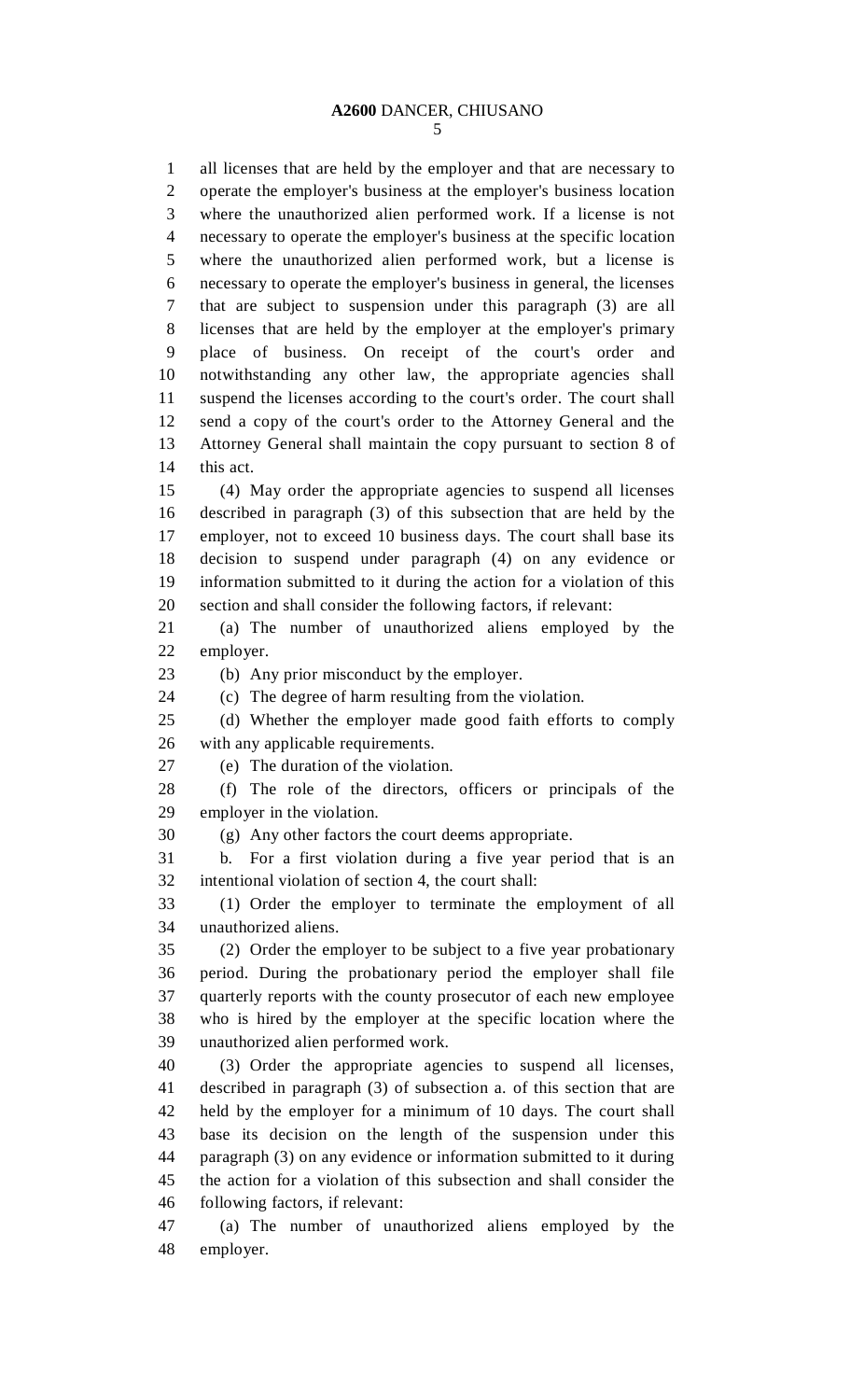1 (b) Any prior misconduct by the employer.

2 (c) The degree of harm resulting from the violation.

3 (d) Whether the employer made good faith efforts to comply 4 with any applicable requirements.

5 (e) The duration of the violation.

6 (f) The role of the directors, officers or principals of the 7 employer in the violation.

8 (g) Any other factors the court deems appropriate.

9 (4) Order the employer to file a signed sworn affidavit with the 10 county prosecutor. The affidavit shall state that the employer has 11 terminated the employment of all unauthorized aliens and that the 12 employer will not intentionally or knowingly employ an 13 unauthorized alien. All licenses that are suspended under this 14 paragraph shall remain suspended beyond the minimum 10 days 15 required in paragraph (3) of subsection b. of this section until the 16 employer files a signed sworn affidavit with the county prosecutor. 17 For the purposes of this paragraph, the licenses that are subject to 18 suspension under this paragraph are all licenses that are held by the 19 employer and that are necessary to operate the employer's business 20 at the employer's business location where the unauthorized alien 21 performed work. If a license is not necessary to operate the 22 employer's business at the specific location where the unauthorized 23 alien performed work, but a license is necessary to operate the 24 employer's business in general, the licenses that are subject to 25 suspension under this subdivision are all licenses that are held by 26 the employer at the employer's primary place of business. On 27 receipt of the court's order and notwithstanding any other law, the 28 appropriate agencies shall suspend the licenses according to the 29 court's order. The court shall send a copy of the court's order to the 30 Attorney General and the Attorney General shall maintain the copy 31 pursuant to section 8 of this act.

32 c. For a second violation of section 4 of this act during the 33 period of probation, the court shall order the appropriate agencies to 34 permanently revoke all licenses that are held by the employer and 35 that are necessary to operate the employer's business at the 36 employer's business location where the unauthorized alien 37 performed work. If a license is not necessary to operate the 38 employer's business at the specific location where the unauthorized 39 alien performed work, but a license is necessary to operate the 40 employer's business in general, the court shall order the appropriate 41 agencies to permanently revoke all licenses that are held by the 42 employer at the employer's primary place of business. On receipt of 43 the order and notwithstanding any other law, the appropriate 44 agencies shall immediately revoke the licenses.

45

46 8. The Attorney General shall maintain copies of court orders 47 that are received pursuant to section 5 of this act and shall maintain 48 a database of the employers who have a first violation of section 4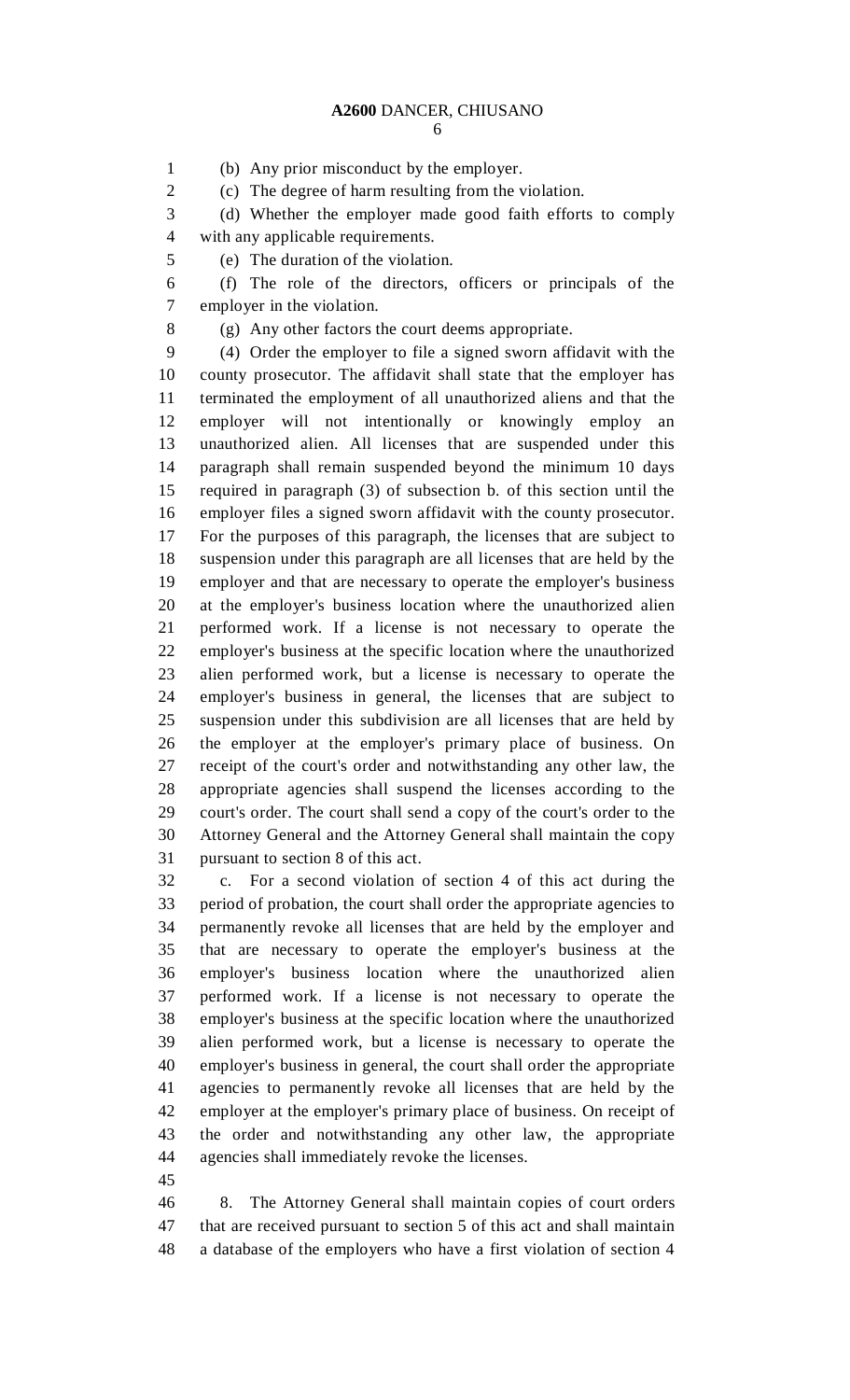1 of this act and make the court orders available on the Attorney 2 General's website.

3

4 9. a. In determining whether an employee is an unauthorized 5 alien, the court shall consider only the federal government's 6 determination pursuant to 8 U.S.C. s.1373(c). The federal 7 government's determination creates a rebuttable presumption of the 8 employee's lawful status. The court may take judicial notice of the 9 federal government's determination and may request the federal 10 government to provide automated or testimonial verification 11 pursuant to 8 U.S.C. s.1373(c).

12 b. For the purposes of this section, proof of verifying the 13 employment authorization of an employee through the E-Verify 14 program creates a rebuttable presumption that an employer did not 15 intentionally employ an unauthorized alien or knowingly employ an 16 unauthorized alien.

17 c. For the purposes of this section, an employer who 18 establishes that it has complied in good faith with the requirements 19 of 8 U.S.C. s.1324b establishes an affirmative defense that the 20 employer did not intentionally or knowingly employ an 21 unauthorized alien.

22

23 10. This act shall not be construed to require an employer to take 24 any action that the employer believes in good faith would violate 25 federal or State law.

26

27 11. The Commissioner of the Department of Labor and 28 Workforce Development shall adopt, pursuant to the 29 "Administrative Procedure Act," P.L.1968, c.410 (C.52:14B-1 et 30 seq.), rules and regulations as necessary to effectuate the purposes 31 of sections 2 and 3 of this act.

- 33 12. This act shall take effect January 1, 2011.
- 34 35

37

32

#### 36 STATEMENT

38 This bill requires every employer, before hiring an employee, to 39 verify the employment eligibility of the employee through the E-40 Verify program. E-Verify is an electronic verification of work 41 authorization program jointly operated by the United States 42 Department of Homeland Security and the Social Security 43 Administration. The bill provides for employers who employ 100 or 44 more employees to comply with the E-Verify requirement by 45 December 31, 2010. Employers who employ less than 100 46 employees must comply with the E-Verify requirement by 47 December 31, 2011.